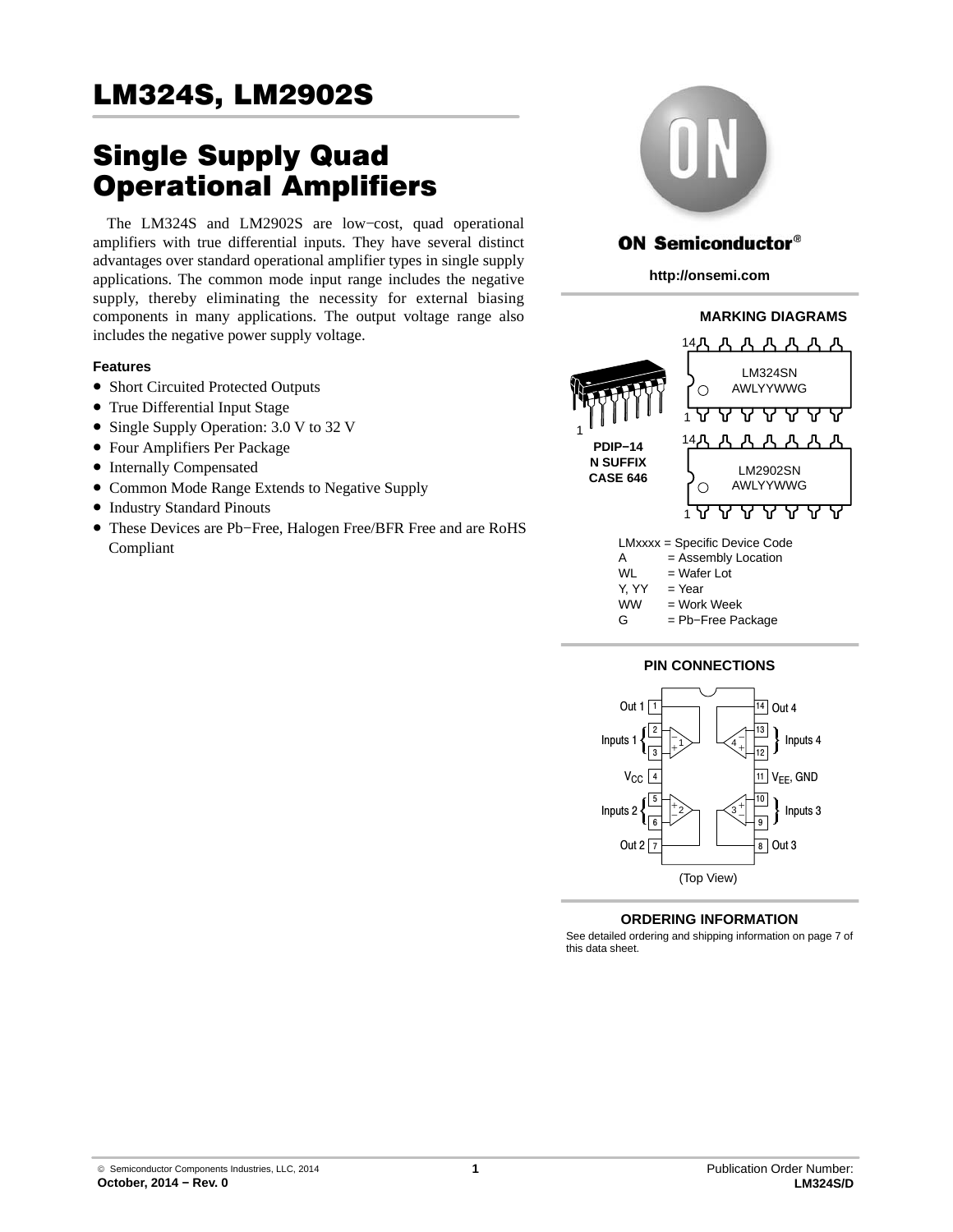## **MAXIMUM RATINGS**  $(T_A = +25^\circ \text{C},$  unless otherwise noted.)

| Rating                                       |                       | Symbol                            | Value           | Unit        |
|----------------------------------------------|-----------------------|-----------------------------------|-----------------|-------------|
| <b>Power Supply Voltages</b>                 |                       |                                   |                 | Vdc         |
|                                              | Single Supply         | $V_{\rm CC}$                      | 32              |             |
|                                              | <b>Split Supplies</b> | V <sub>CC</sub> , V <sub>EE</sub> | ±16             |             |
| Input Differential Voltage Range (Note 1)    |                       | <b>VIDR</b>                       | ±32             | Vdc         |
| Input Common Mode Voltage Range (Note 2)     |                       | $V_{ICR}$                         | $-0.3$ to 32    | Vdc         |
| <b>Output Short Circuit Duration</b>         |                       | $t_{SC}$                          | Continuous      |             |
| Junction Temperature                         |                       | $T_{J}$                           | 150             | $^{\circ}C$ |
| Thermal Resistance, Junction-to-Air (Note 3) | Case 646              | $R_{\theta$ JA                    | 118             | °C∕W        |
| Storage Temperature Range                    |                       | $T_{\text{stg}}$                  | $-65$ to $+150$ | $^{\circ}C$ |
| <b>Operating Ambient Temperature Range</b>   |                       | <b>TA</b>                         |                 | $^{\circ}C$ |
|                                              | LM324S                |                                   | 0 to $+70$      |             |
|                                              | LM2902S               |                                   | $-40$ to $+105$ |             |

Stresses exceeding those listed in the Maximum Ratings table may damage the device. If any of these limits are exceeded, device functionality should not be assumed, damage may occur and reliability may be affected.

1. Split Power Supplies.

2. For supply voltages less than 32 V, the absolute maximum input voltage is equal to the supply voltage.

3. All R<sub>6JA</sub> measurements made on evaluation board with 1 oz. copper traces of minimum pad size. All device outputs were active.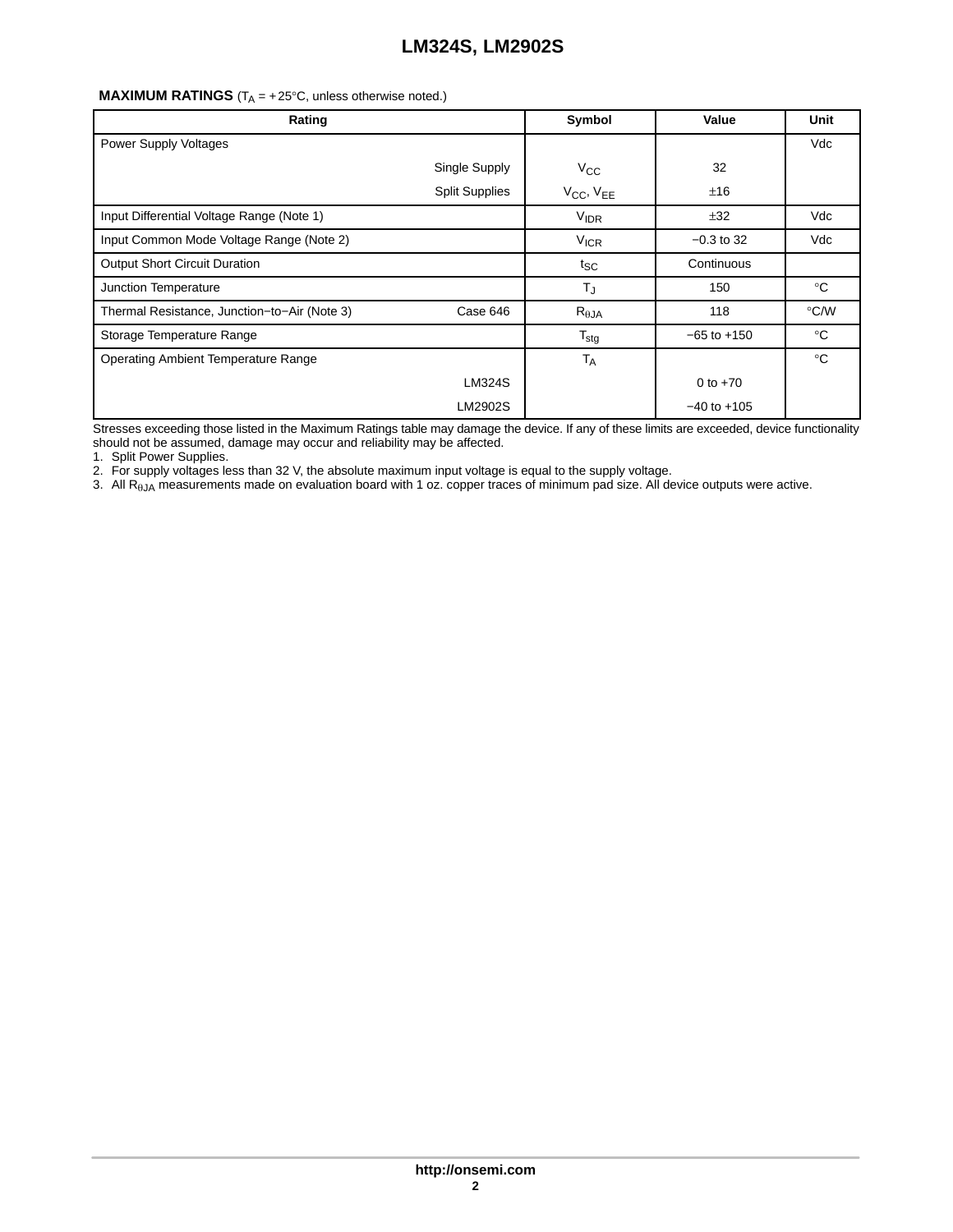|                                                                                                          |                                 | <b>LM324S</b>            |                          | <b>LM2902S</b>           |                          |                          |                          |             |
|----------------------------------------------------------------------------------------------------------|---------------------------------|--------------------------|--------------------------|--------------------------|--------------------------|--------------------------|--------------------------|-------------|
| <b>Characteristics</b>                                                                                   | Symbol                          | Min                      | <b>Typ</b>               | Max                      | Min                      | <b>Typ</b>               | <b>Max</b>               | <b>Unit</b> |
| Input Offset Voltage                                                                                     | $V_{IO}$                        |                          |                          |                          |                          |                          |                          | mV          |
| $V_{CC}$ = 5.0 V to 30 V, $V_{ICR}$ = 0 V to $V_{CC}$ -1.7 V, $V_{O}$ = 1.4 V,<br>$R_S = 0$ $\Omega$     |                                 |                          |                          |                          |                          |                          |                          |             |
| $T_A = 25^{\circ}C$                                                                                      |                                 | $\overline{\phantom{0}}$ | 2.0                      | 7.0                      |                          | 2.0                      | 7.0                      |             |
| $T_A = T_{high}$ (Note 4)                                                                                |                                 |                          |                          | 9.0                      |                          |                          | 10                       |             |
| $T_A = T_{low}$ (Note 4)                                                                                 |                                 |                          |                          | 9.0                      |                          |                          | 10                       |             |
| Average Temperature Coefficient of Input Offset Voltage                                                  | $\Delta V_{IO}/\Delta T$        | $\equiv$                 | 7.0                      | $\qquad \qquad -$        | -                        | 7.0                      | $\overline{\phantom{0}}$ | µV/°C       |
| $T_A = T_{high}$ to $T_{low}$ (Notes 4 and 6)                                                            |                                 |                          |                          |                          |                          |                          |                          |             |
| Input Offset Current                                                                                     | $I_{IO}$                        | $\overline{\phantom{0}}$ | 5.0                      | 50                       | $\equiv$                 | 5.0                      | 50                       | nA          |
| $T_A = T_{\text{high}}$ to $T_{\text{low}}$ (Note 4)                                                     |                                 |                          | -                        | 150                      | $\qquad \qquad -$        | $\equiv$                 | 200                      |             |
| Average Temperature Coefficient of Input Offset Current<br>$T_A = T_{high}$ to $T_{low}$ (Notes 4 and 6) | $\Delta I_{\text{IO}}/\Delta T$ |                          | 10                       |                          |                          | 10                       | $\overline{\phantom{0}}$ | pA/°C       |
| Input Bias Current                                                                                       | ŀв                              | −                        | $-90$                    | $-250$                   | -                        | $-90$                    | $-250$                   | nA          |
| $T_A = T_{\text{hidh}}$ to $T_{\text{low}}$ (Note 4)                                                     |                                 |                          | $\equiv$                 | $-500$                   |                          | $\overline{\phantom{0}}$ | $-500$                   |             |
| Input Common Mode Voltage Range (Note 5)                                                                 | $V_{ICR}$                       |                          |                          |                          |                          |                          |                          | $\vee$      |
| $V_{\text{CC}}$ = 30 V                                                                                   |                                 |                          |                          |                          |                          |                          |                          |             |
| $T_A = +25$ °C                                                                                           |                                 | 0                        | $\overline{\phantom{m}}$ | 28.3                     | 0                        | $\overline{\phantom{0}}$ | 28.3                     |             |
| $T_A = T_{\text{high}}$ to $T_{\text{low}}$ (Note 4)                                                     |                                 | 0                        |                          | 28                       | 0                        |                          | 28                       |             |
| Differential Input Voltage Range                                                                         | $V_{IDR}$                       | $\overline{a}$           |                          | $V_{\rm CC}$             |                          |                          | $V_{CC}$                 | $\vee$      |
| Large Signal Open Loop Voltage Gain                                                                      | $A_{VOL}$                       |                          |                          |                          |                          |                          |                          | V/mV        |
| $R_L$ = 2.0 k $\Omega$ , $V_{CC}$ = 15 V, for Large V <sub>O</sub> Swing                                 |                                 | 25                       | 100                      | $\qquad \qquad -$        | 25                       | 100                      |                          |             |
| $T_A = T_{\text{high}}$ to $T_{\text{low}}$ (Note 4)                                                     |                                 | 15                       |                          | $\overline{\phantom{0}}$ | 15                       |                          | $\overline{\phantom{0}}$ |             |
| <b>Channel Separation</b><br>10 kHz ≤ f ≤ 20 kHz, Input Referenced                                       | <b>CS</b>                       | $\overline{\phantom{0}}$ | $-120$                   | $\qquad \qquad -$        | $\overline{\phantom{0}}$ | $-120$                   | $\overline{\phantom{0}}$ | dB          |
| Common Mode Rejection,<br>$R_S \le 10 k\Omega$                                                           | <b>CMR</b>                      | 65                       | 70                       | $\overline{\phantom{0}}$ | 50                       | 70                       | $\overline{\phantom{0}}$ | dB          |
| Power Supply Rejection                                                                                   | <b>PSR</b>                      | 65                       | 100                      |                          | 50                       | 100                      |                          | dB          |

#### **ELECTRICAL CHARACTERISTICS** ( $V_{CC}$  = 5.0 V,  $V_{EE}$  = GND,  $T_A$  = 25°C, unless otherwise noted.)

Product parametric performance is indicated in the Electrical Characteristics for the listed test conditions, unless otherwise noted. Product performance may not be indicated by the Electrical Characteristics if operated under different conditions.

4. LM324S: T<sub>low</sub> = 0°C, T<sub>high</sub> = +70°C

LM2902S: T<sub>low</sub> = –40°C, T<sub>high</sub> = +105°C<br>5. The input common mode voltage or either input signal voltage should not be allowed to go negative by more than 0.3 V. The upper end of the common mode voltage range is V<sub>CC</sub> −1.7 V, but either or both inputs can go to +32 V without damage, independent of the magnitude of V<sub>CC</sub>.<br>6. Guaranteed by design.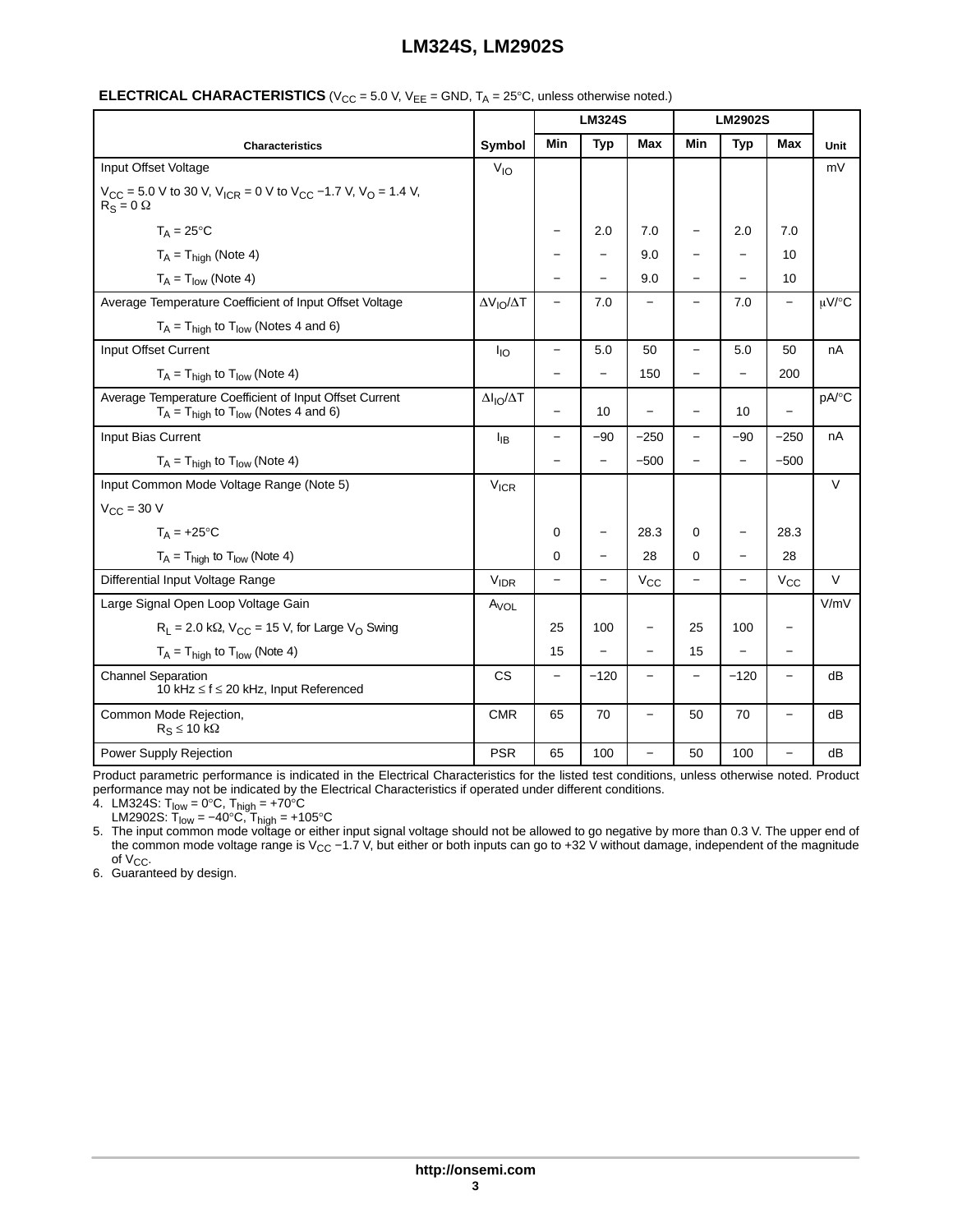|                                                                                                                                                   |                       | <b>LM324S</b><br><b>LM2902S</b> |            |     |                          |                   |     |        |
|---------------------------------------------------------------------------------------------------------------------------------------------------|-----------------------|---------------------------------|------------|-----|--------------------------|-------------------|-----|--------|
| <b>Characteristics</b>                                                                                                                            | Symbol                | <b>Min</b>                      | <b>Typ</b> | Max | Min                      | <b>Typ</b>        | Max | Unit   |
| Output Voltage - High Limit                                                                                                                       | $V_{OH}$              |                                 |            |     |                          |                   |     | $\vee$ |
| $V_{\text{CC}} = 5.0 \text{ V}, R_1 = 2.0 \text{ k}\Omega, T_A = 25^{\circ}\text{C}$                                                              |                       | 3.3                             | 3.5        | -   | 3.3                      | 3.5               |     |        |
| $V_{CC}$ = 30 V, R <sub>L</sub> = 2.0 k $\Omega$ , (T <sub>A</sub> = T <sub>high to</sub> T <sub>low</sub> ) (Note 7)                             |                       | 26                              |            | -   | 26                       |                   |     |        |
| $V_{CC}$ = 30 V, R <sub>L</sub> = 10 k $\Omega$ , (T <sub>A</sub> = T <sub>high to</sub> T <sub>low</sub> ) (Note 7)                              |                       | 27                              | 28         | —   | 27                       | 28                |     |        |
| Output Voltage - Low Limit,<br>$V_{CC}$ = 5.0 V, R <sub>L</sub> = 10 k $\Omega$ , T <sub>A</sub> = T <sub>high</sub> to T <sub>low</sub> (Note 7) | <b>V<sub>OL</sub></b> |                                 | 5.0        | 20  |                          | 5.0               | 100 | mV     |
| Output Source Current ( $V_{ID}$ = +1.0 V, $V_{CC}$ = 15 V)                                                                                       |                       |                                 |            |     |                          |                   |     | mA     |
| $T_A = 25$ °C                                                                                                                                     |                       | 20                              | 40         |     | 20                       | 40                |     |        |
| $T_A = T_{high}$ to $T_{low}$ (Note 7)                                                                                                            |                       | 10                              | 20         |     | 10                       | 20                |     |        |
| Output Sink Current                                                                                                                               | $I_{\rm O}$ –         |                                 |            |     |                          |                   |     | mA     |
| $V_{1D} = -1.0$ V, $V_{C} = 15$ V, $T_A = 25$ °C                                                                                                  |                       | 10                              | 20         | —   | 10                       | 20                |     |        |
| $T_A = T_{high}$ to $T_{low}$ (Note 7)                                                                                                            |                       | 5.0                             | 8.0        | -   | 5.0                      | 8.0               |     |        |
| $V_{1D}$ = -1.0 V, V <sub>O</sub> = 200 mV, T <sub>A</sub> = 25 <sup>o</sup> C                                                                    |                       | 12                              | 50         | —   |                          | $\qquad \qquad -$ |     | μA     |
| Output Short Circuit to Ground (Note 8)                                                                                                           |                       | $\overline{\phantom{0}}$        | 40         | 60  | $\overline{\phantom{0}}$ | 40                | 60  | mA     |
| Power Supply Current ( $T_A = T_{high}$ to $T_{low}$ ) (Note 7)                                                                                   | $_{\rm lcc}$          |                                 |            |     |                          |                   |     | mA     |
| $V_{\rm CC}$ = 30 V V <sub>O</sub> = 0 V, R <sub>1</sub> = $\infty$                                                                               |                       | -                               |            | 3.0 | $\qquad \qquad$          |                   | 3.0 |        |
| $V_{\rm CC}$ = 5.0 V, $V_{\rm O}$ = 0 V, R <sub>1</sub> = $\infty$                                                                                |                       |                                 |            | 1.2 |                          |                   | 1.2 |        |

## **ELECTRICAL CHARACTERISTICS** ( $V_{CC}$  = 5.0 V,  $V_{FF}$  = GND,  $T_A$  = 25°C, unless otherwise noted.)

Product parametric performance is indicated in the Electrical Characteristics for the listed test conditions, unless otherwise noted. Product performance may not be indicated by the Electrical Characteristics if operated under different conditions.

7. LM324S: T<sub>low</sub> = 0°C, T<sub>high</sub> = +70°C

LM2902S: T<sub>low</sub> = –40°C, T<sub>high</sub> = +105°C<br>8. The input common mode voltage or either input signal voltage should not be allowed to go negative by more than 0.3 V. The upper end of the common mode voltage range is V<sub>CC</sub> −1.7 V, but either or both inputs can go to +32 V without damage, independent of the magnitude of V<sub>CC</sub>.



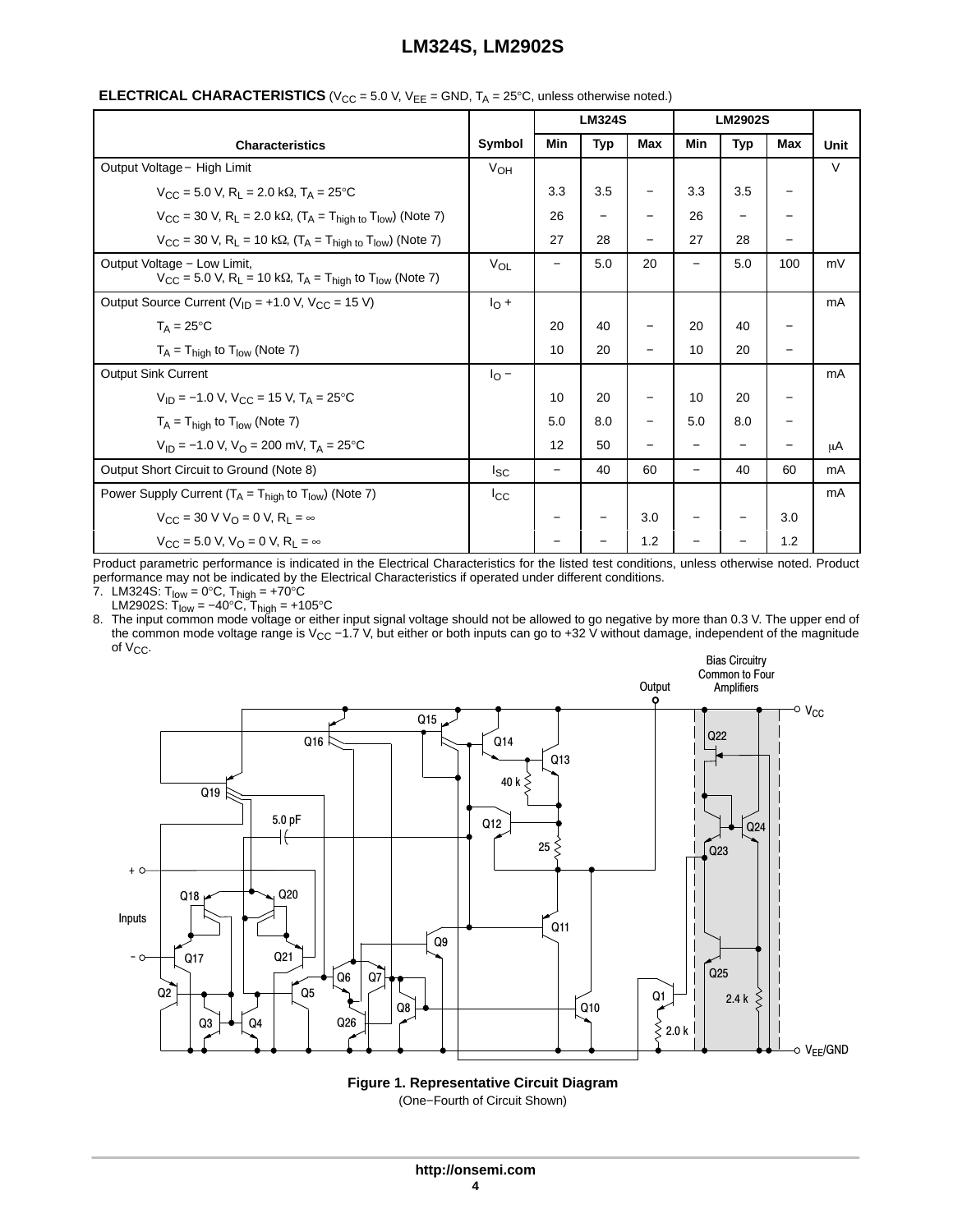## **CIRCUIT DESCRIPTION**

The LM324S and LM2902S are made using four internally compensated, two−stage operational amplifiers. The first stage of each consists of differential input devices Q20 and Q18 with input buffer transistors Q21 and Q17 and the differential to single ended converter Q3 and Q4. The first stage performs not only the first stage gain function but also performs the level shifting and transconductance reduction functions. By reducing the transconductance, a smaller compensation capacitor (only 5.0 pF) can be employed, thus saving chip area. The transconductance reduction is accomplished by splitting the collectors of Q20 and Q18. Another feature of this input stage is that the input common mode range can include the negative supply or ground, in single supply operation, without saturating either the input devices or the differential to single−ended converter. The second stage consists of a standard current source load amplifier stage.

Each amplifier is biased from an internal−voltage regulator which has a low temperature coefficient thus giving each amplifier good temperature characteristics as well as excellent power supply rejection.





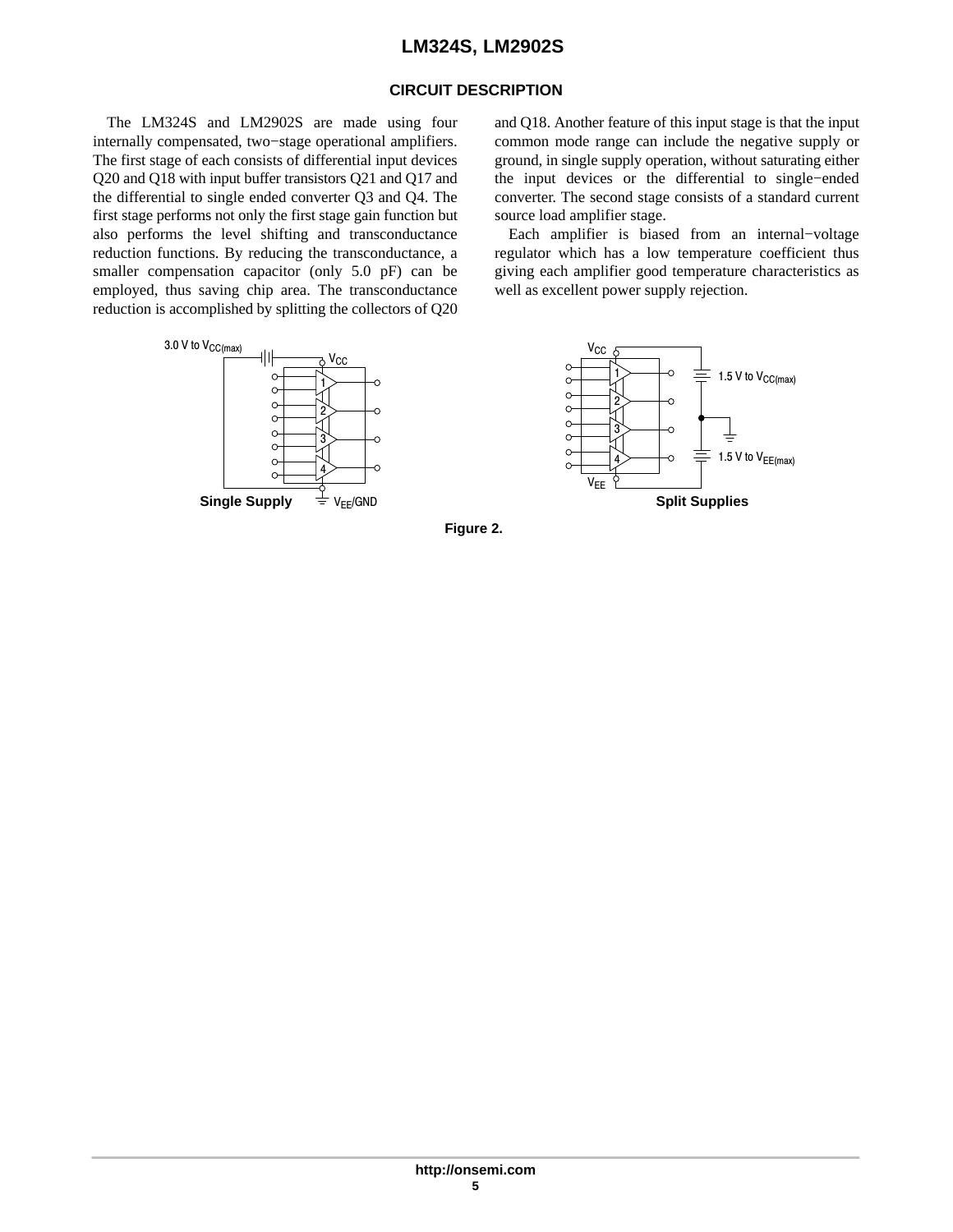



**Figure 3. Voltage Reference Figure 4. Wien Bridge Oscillator**



Figure 5. High Impedance Differential Amplifier Figure 6. Comparator with Hysteresis





**Figure 7. Bi−Quad Filter**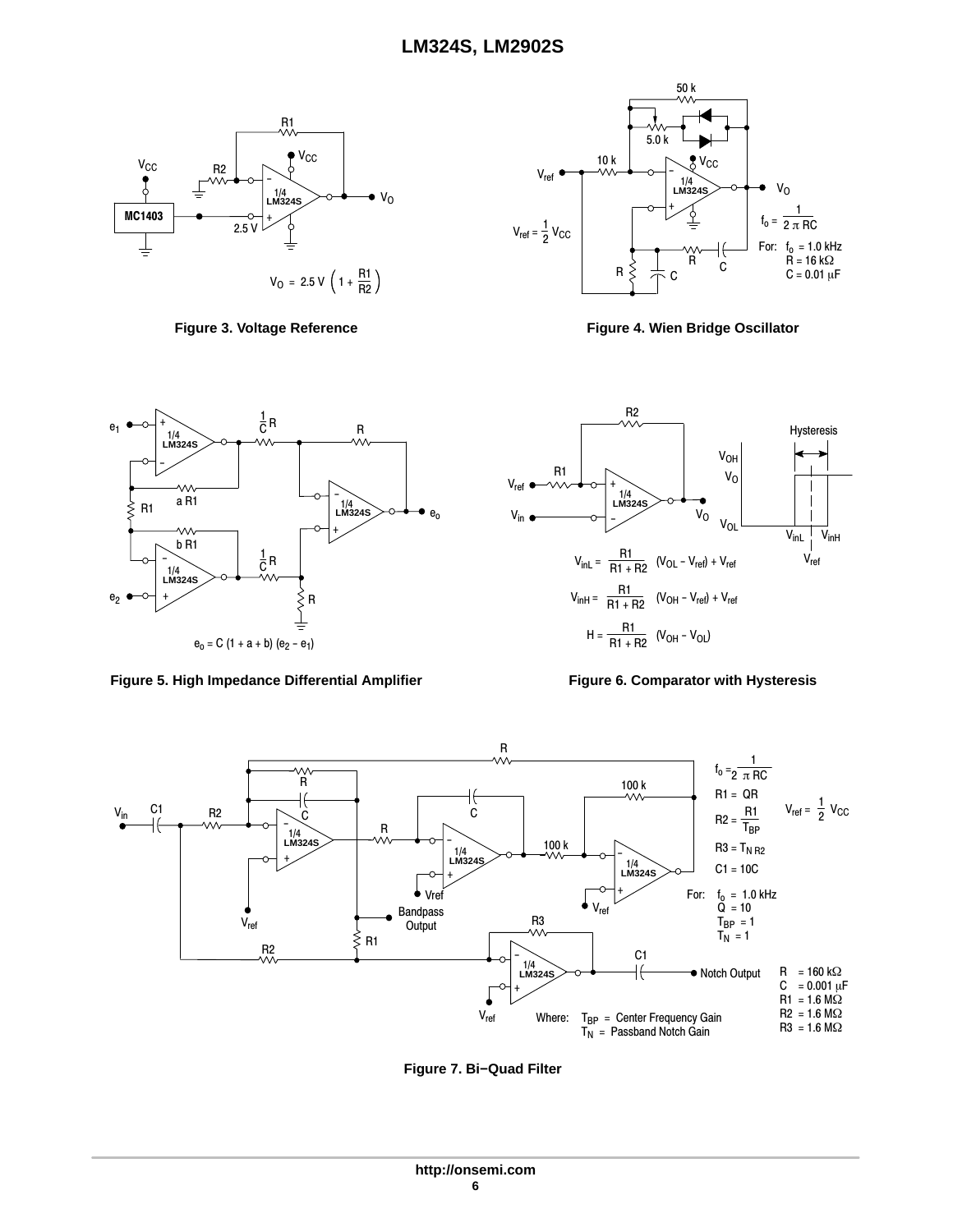<span id="page-6-0"></span>





Given: f<sub>o</sub> = center frequency  $A(f_0) = gain$  at center frequency

Choose value  $f_0$ , C

Then: R3 = 
$$
\frac{Q}{\pi f_0 C}
$$
  
R1 =  $\frac{R3}{2 A(f_0)}$   
R2 =  $\frac{R1 R3}{4Q^2 R1 - R3}$ 

For less than 10% error from operational amplifier,  $\frac{\mathsf{Q_0}\mathsf{f_0}}{\mathsf{BW}}$  < 0.1

where  $f_0$  and BW are expressed in Hz.

If source impedance varies, filter may be preceded with voltage follower buffer to stabilize filter parameters.

#### **ORDERING INFORMATION**

| <b>Device</b>    | <b>Operating Temperature Range</b>  | Package              | Shipping <sup><math>\dagger</math></sup> |
|------------------|-------------------------------------|----------------------|------------------------------------------|
| LM324SNG         | $0^{\circ}$ C to +70 $^{\circ}$ C   | PDIP-14<br>(Pb-Free) | 25 Units / Rail                          |
| <b>LM2902SNG</b> | $-40^{\circ}$ C to $+105^{\circ}$ C | PDIP-14<br>(Pb-Free) | 25 Units / Rail                          |

†For information on tape and reel specifications, including part orientation and tape sizes, please refer to our Tape and Reel Packaging Specifications Brochure, BRD8011/D.